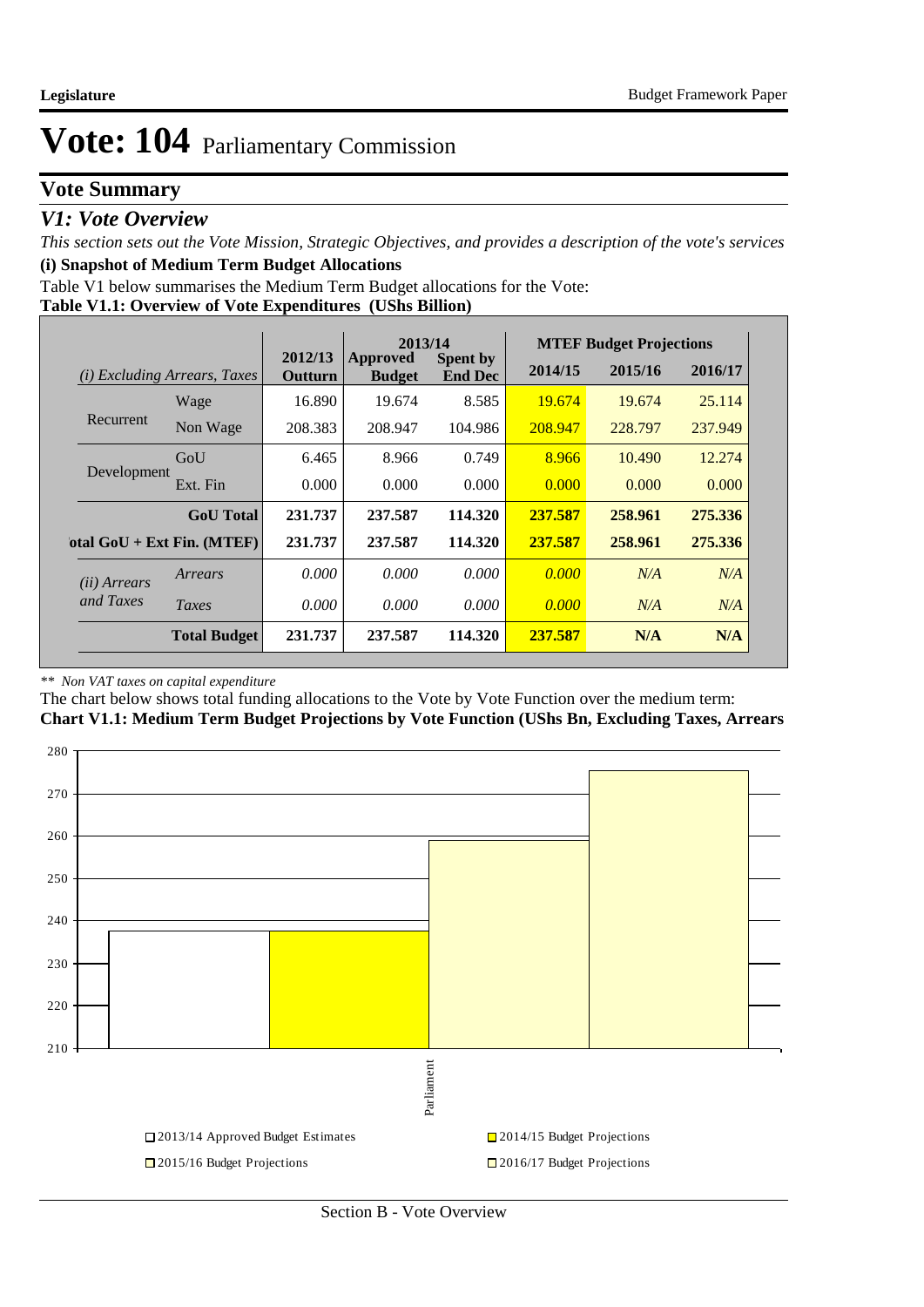### **Vote Summary**

### **(ii) Vote Mission Statement**

The Vote's Mission Statement is:

*To Protect and Promote Democratic Governance, Accountability and Sustainable Development.*

#### **(iii) Vote Outputs which Contribute to Priority Sector Outcomes**

The table below sets out the vote functions and outputs delivered by the vote which the sector considers as contributing most to priority sector outcomes.

#### **Table V1.2: Sector Outcomes, Vote Functions and Key Outputs**

|                                                                                       | $\frac{1}{2}$ and $\frac{1}{2}$ and $\frac{1}{2}$ . The contract of $\frac{1}{2}$ and $\frac{1}{2}$ and $\frac{1}{2}$ and $\frac{1}{2}$ and $\frac{1}{2}$ |                                                         |  |  |  |  |  |  |  |
|---------------------------------------------------------------------------------------|-----------------------------------------------------------------------------------------------------------------------------------------------------------|---------------------------------------------------------|--|--|--|--|--|--|--|
| <b>Sector Outcome 1:</b>                                                              | <b>Sector Outcome 2:</b>                                                                                                                                  | <b>Sector Outcome 3:</b>                                |  |  |  |  |  |  |  |
| Increased efficiency in passing legislation Effective representation of peoples views | in formulation of legislation and policy.                                                                                                                 | The oversight role of Parliament<br><b>Strengthened</b> |  |  |  |  |  |  |  |
| <b>Note Function: 15.51 Parliament</b>                                                |                                                                                                                                                           |                                                         |  |  |  |  |  |  |  |
| <b>Outputs Contributing to Outcome 1:</b>                                             | <b>Outputs Contributing to Outcome 2:</b>                                                                                                                 | <b>Outputs Contributing to Outcome 3:</b>               |  |  |  |  |  |  |  |
| <b>Outputs Provided</b>                                                               | <b>Outputs Provided</b>                                                                                                                                   | <b>Outputs Provided</b>                                 |  |  |  |  |  |  |  |
| 155101 Legislation                                                                    | 155102 Standing Committee Services                                                                                                                        | 155102 Standing Committee Services                      |  |  |  |  |  |  |  |
| 155102 Standing Committee Services                                                    | 155103 Sessional Committee Services                                                                                                                       | 155103 Sessional Committee Services                     |  |  |  |  |  |  |  |
| 155103 Sessional Committee Services                                                   | 155106 Constituency Development                                                                                                                           | 155105 Parliament Support Services                      |  |  |  |  |  |  |  |

### *V2: Past Vote Performance and Medium Term Plans*

*This section describes past and future vote performance, in terms of key vote outputs and plans to address sector policy implementation issues.* 

#### **(i) Past and Future Planned Vote Outputs**

*2012/13 Performance*

During the FY 2012/13, Parliament performed as follows:-

VF 155101 - Legislation:- Sixteen Bills were debated and passed and these include; The National Council for Older Persons Bill, 2010;The Finance Act 2006 (Amendment) Bill, 2012;The Income Tax (Amendment) Bill, 2012; The Excise Tariff (Amendment) Bill, 2012; The Value Added Tax (Amendment) Bill, 2012; The East African Excise Management (Amendment) Bill, 2012 The Uganda Communications Regulatory Authority Bill, 2012; The Supplementary Appropriation Bill, 2012; The Petroleum (Exploration, Development and Production) The Accountants Bill, 2011; The Geographical Indications Bill, 2008; The Petroleum (Refining, Gas Processing and Conversion, Transportation and Storage) Bill, 2012; The National Council for Disability (Amendment) Bill, 2010; The Local Government (Amendment) (No.2) Bill, 2010; The Uganda National Bureau of Standards ( Amendment ) Bill,2010 and the Building Control Bill,2012. In addition, 44 Committee Reports were debated and adopted, twenty four (24) resolutions on motions Passed; Eight (8) questions for Oral answers responded to and six petitions disposed of.

VF 155102 – Committee Services :-In carrying out its oversight role, Parliament held 539 Sessional and Standing Committee Meetings, 55 Public Hearings were conducted, 72 Committee Oversight Field visits carried out and held 94 Plenary sittings.

VF- 155105 – Parliamentary Support Services:- Additionally, the following preliminary business was also conducted, and it includes; debate in reply to the address on the State of the Nation delivered to Parliament by H.E. the President in June, 2012.discussed the response by the shadow Minister of Finance Planning and Economic Development on the budget for FY2012/13 following the presentation to Parliament of the budget speech to Parliament and also constituted the Sectoral Committees and Standing Committee on Human Rights.

In the same period, Parliament organised celebrations to mark 50 years of Independence where various activities were held, like charity walk, fundraising to preserve the crested crane, Launching of Parliamentary Centre, recognition of Past speakers and clerks.

0355- Rehabilitation of Parliament:-The entire Development budget was spent on two projects i.e. The ongoing construction of the Car park which was completed and handed over to the Parliamentary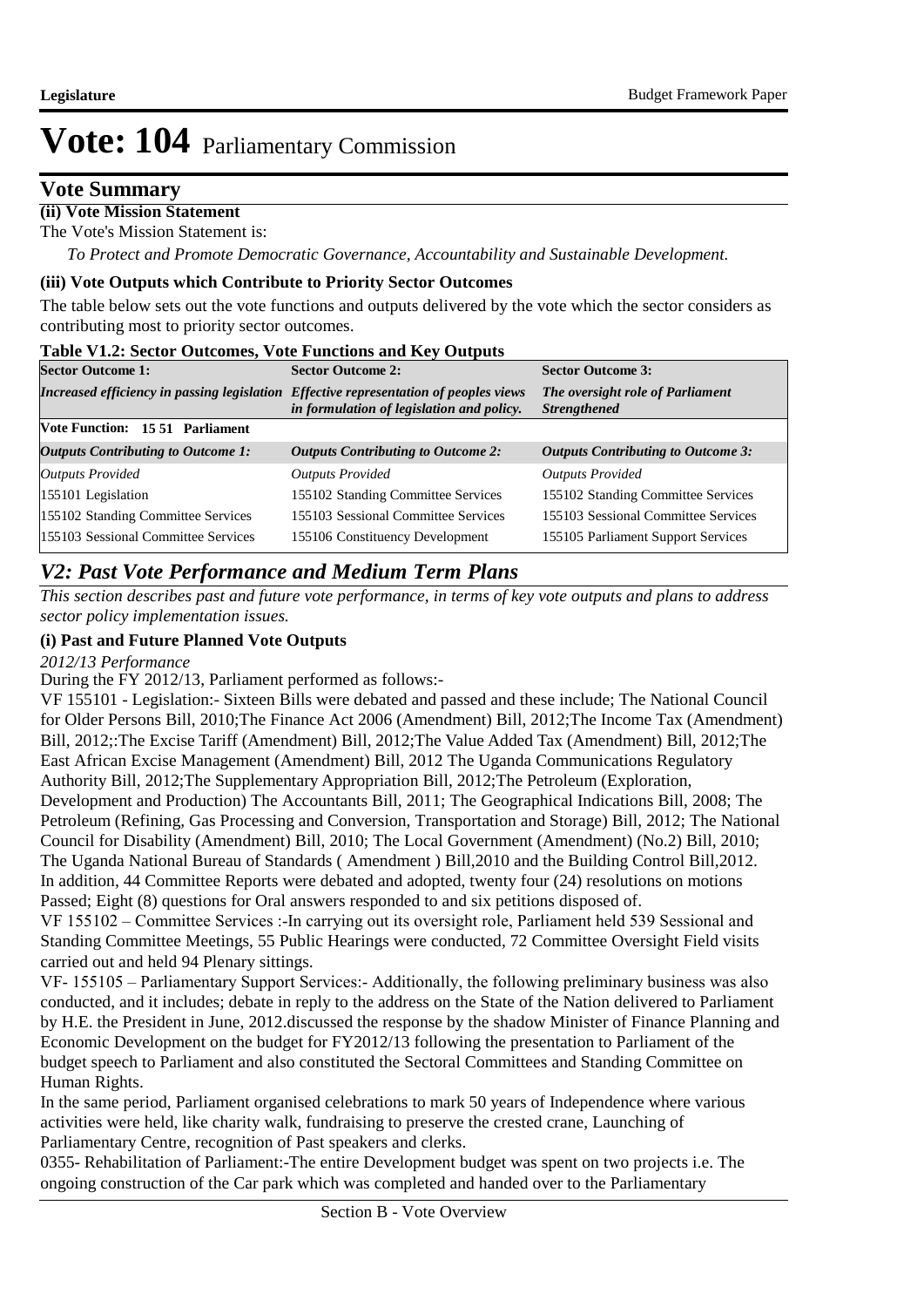### **Vote Summary**

Commission and the rehabilitation works of the plumbing system and electrical works ( 32% complete ) and its completion is expected before the end of the FY 2013/14.

#### *Preliminary 2013/14 Performance*

Eleven Bills (11) Bills were passed and they include: The Anti-Money Laundering Bill,2009; The National Population Council Bill,2011; The Public Order Management Bill,2011; The Industrial Property Bill,2009; The Finance Bill,2013; The East African Excise Management ( Amendment ) Bill,2013; The Income Tax ( Amendment ) Bill,2013; The Excise Tariff ( Amendment) Bill,2013; The VAT ( Amendment ) Bill,2013; The Supplementary Appropriation Bill,2013 and The Appropriation Bill,2013.

Additionally the following achievement were registered for the first quarter of the FY 2013/14; 23 Committee Reports debated and adopted by Parliament; 16 (sixteen) Resolutions on motions passed;11 Ministerial statements presented to Parliament.

Under the oversight function, the following activities were undertaken: - 30 Oversight Field Visits were carried out, and four public hearings conducted

#### **Table V2.1: Past and 2014/15 Key Vote Outputs\***

| <i>Vote, Vote Function</i><br><b>Key Output</b><br><b>Vote: 104 Parliamentary Commission</b> | <b>Approved Budget and</b><br><b>Planned outputs</b>                                                                                                                                                                                                                                                                 | 2013/14<br><b>Spending and Outputs</b><br><b>Achieved by End Dec</b>                                                                                                   | 2014/15<br><b>Proposed Budget and</b><br><b>Planned Outputs</b>                                                                                                                                                                                                                                                                                                                                                                      |
|----------------------------------------------------------------------------------------------|----------------------------------------------------------------------------------------------------------------------------------------------------------------------------------------------------------------------------------------------------------------------------------------------------------------------|------------------------------------------------------------------------------------------------------------------------------------------------------------------------|--------------------------------------------------------------------------------------------------------------------------------------------------------------------------------------------------------------------------------------------------------------------------------------------------------------------------------------------------------------------------------------------------------------------------------------|
| <b>Vote Function: 1551 Parliament</b>                                                        |                                                                                                                                                                                                                                                                                                                      |                                                                                                                                                                        |                                                                                                                                                                                                                                                                                                                                                                                                                                      |
| <b>Output: 155102</b>                                                                        | <b>Standing Committee Services</b>                                                                                                                                                                                                                                                                                   |                                                                                                                                                                        |                                                                                                                                                                                                                                                                                                                                                                                                                                      |
| Description of Outputs:                                                                      | Hold 950 standing Committee<br>meetings; Organise 92<br>Oversight Committee field<br>visits; and produce for Plenary<br>40 reports                                                                                                                                                                                   | Held 109 standing Committee<br>meetings; Organised 12<br>oversight Committee field visits;<br>and produce 24 reports for<br>Plenary                                    | <b>Hold 620 standing Committee</b><br>meetings; Organise 90<br><b>Oversight Committee field</b><br>visits; and produce for Plenary<br>15 Committee reports.                                                                                                                                                                                                                                                                          |
| Performance Indicators:                                                                      |                                                                                                                                                                                                                                                                                                                      |                                                                                                                                                                        |                                                                                                                                                                                                                                                                                                                                                                                                                                      |
| No. of field visits and Public 92<br>hearings (Standing<br>Committee)                        |                                                                                                                                                                                                                                                                                                                      | 30                                                                                                                                                                     | 90                                                                                                                                                                                                                                                                                                                                                                                                                                   |
| Business disposed in<br>specified period as % of<br>business referred to<br>Committees       |                                                                                                                                                                                                                                                                                                                      |                                                                                                                                                                        | 30 <sup>°</sup>                                                                                                                                                                                                                                                                                                                                                                                                                      |
| Output Cost: UShs Bn:                                                                        | 12.541                                                                                                                                                                                                                                                                                                               | UShs Bn:<br>3.046                                                                                                                                                      | <b>UShs Bn:</b><br>12.541                                                                                                                                                                                                                                                                                                                                                                                                            |
| Output: 155105                                                                               | <b>Parliament Support Services</b>                                                                                                                                                                                                                                                                                   |                                                                                                                                                                        |                                                                                                                                                                                                                                                                                                                                                                                                                                      |
| Description of Outputs:<br>Performance Indicators:                                           | Four (4) Outreach programmes 22 Delegations facilitated to<br>to be conducted and 16 Capacity travel abroad to attend various<br>Building workshops to be held,<br>carry out study visits to<br>benchmark best practices in<br>other Parliaments and also<br>attend international conferences<br>like IPU, CPA, AWPA | Parliamentary Fora and also<br>benchmark best practices in<br>other Parliaments. Two Capacity<br>building training conducted for<br><b>Parliamenatry Commissioners</b> | Coordinate 1,100 Meetings for<br><b>Committees; 107 Plenary</b><br>sittings, Produce 48 Reports,<br>Coordinate a total of 150 Field<br><b>Visits for Committees and</b><br>organize 24 Public Hearings and<br>arrange benchmarking trips<br>abroad by committee Members<br>and present 46 trip reports to<br>the House Offer medical<br>facilitation to MPs authorized to<br>be treated abroad and prepared<br>66 motions for debate |
| Number of capacity building 16                                                               |                                                                                                                                                                                                                                                                                                                      | 2                                                                                                                                                                      | 18                                                                                                                                                                                                                                                                                                                                                                                                                                   |
| meetings with quorum                                                                         |                                                                                                                                                                                                                                                                                                                      |                                                                                                                                                                        |                                                                                                                                                                                                                                                                                                                                                                                                                                      |
| Actual number of outreach<br>programmes held                                                 | 4                                                                                                                                                                                                                                                                                                                    | $\mathbf{0}$                                                                                                                                                           |                                                                                                                                                                                                                                                                                                                                                                                                                                      |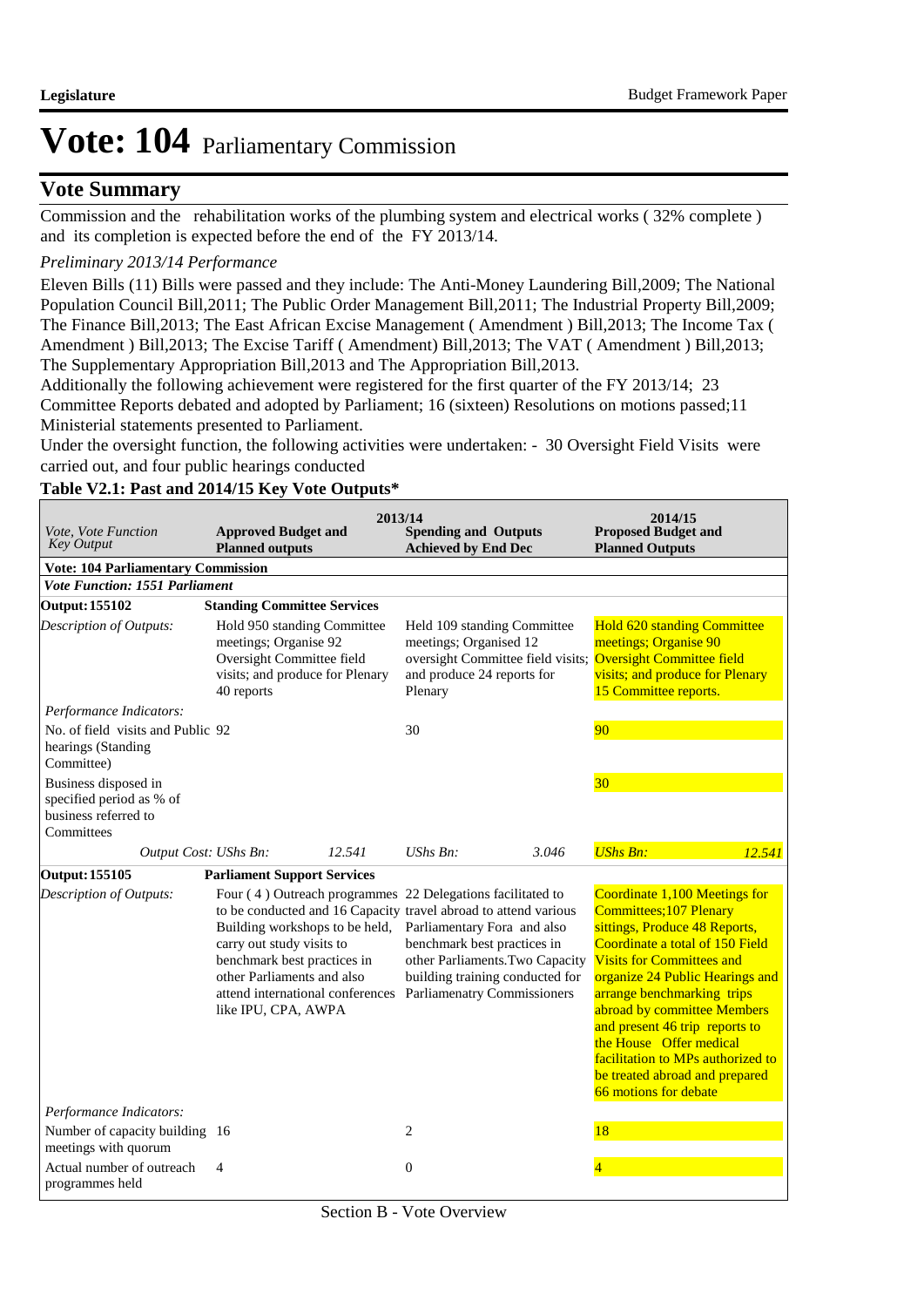## **Vote Summary**

| Vote, Vote Function<br>Key Output | <b>Approved Budget and</b><br><b>Planned outputs</b> | 2013/14 | <b>Spending and Outputs</b><br><b>Achieved by End Dec</b> |        | 2014/15<br><b>Proposed Budget and</b><br><b>Planned Outputs</b> |         |
|-----------------------------------|------------------------------------------------------|---------|-----------------------------------------------------------|--------|-----------------------------------------------------------------|---------|
| Output Cost: UShs Bn:             |                                                      | 71.468  | UShs $Bn$ :                                               | 16.080 | <b>UShs Bn:</b>                                                 | 78.340  |
| <b>Vote Function Cost</b>         | <b>UShs Bn:</b>                                      |         | 237.587 UShs Bn:                                          |        | 114.320 UShs Bn:                                                | 237.587 |
| <b>Cost of Vote Services:</b>     | UShs $Bn$ :                                          |         | 237.587 UShs Bn:                                          |        | $114.320$ <i>UShs Bn:</i>                                       | 237.587 |

*\* Excluding Taxes and Arrears*

#### *2014/15 Planned Outputs*

Under Legislation:- The Sector plans to; Pass 24 Bills and debate 66 Motions; Debate and adopt 48 Committee Reports;20 Questions for Oral Answers disposed; 52 Ministerial and other Statements disposed; 20 Papers presented and 14 Petitions concluded and hold 107 Plenary sittings.

Committee outputs:-The Sector plans to; Hold 1100 Meetings ( Sessional and Standing Committees ); Conduct 150 Oversight field visits; coordinate 24 Public hearings;

Under Parliamentary Welfare and Emoluments: - The Vote plans to cater for 386 MPs in terms of salaries and allowances, medical facilitation and treatment abroad for referral cases and 280 MPs are planned to be facilitated to travel abroad to attend various Parliamentary functions and benchmarking activities.

Parliamentary Support services: - 1100 meetings to be organized; 160 reports to be drafted from which 60 reports to be compiled and presented to Plenary for debate and consideration;150 field visits to be arranged;24 Public Hearings arranged.

#### **Table V2.2: Past and Medium Term Key Vote Output Indicators\***

| Vote Function Key Output                                                                                                       | 2012/13 | 2013/14                 |                              |         | <b>MTEF Projections</b> |         |
|--------------------------------------------------------------------------------------------------------------------------------|---------|-------------------------|------------------------------|---------|-------------------------|---------|
| <b>Indicators and Costs:</b>                                                                                                   | Outturn | <b>Approved</b><br>Plan | Outturn by<br><b>End Dec</b> | 2014/15 | 2015/16                 | 2016/17 |
| <b>Vote: 104 Parliamentary Commission</b>                                                                                      |         |                         |                              |         |                         |         |
| <b>Vote Function:1551 Parliament</b>                                                                                           |         |                         |                              |         |                         |         |
| % of accountability committee<br>reports considered by plenary                                                                 |         | 95                      | 25                           | 96      | 96                      | 97      |
| Bills passed as percentage% of bills<br>introduced in Parliament                                                               |         | 96                      | 87                           | 98      | 98                      | 96      |
| Ministerial Statements presented as<br>% of those demanded                                                                     |         | 92                      | 11                           | 94      | 95                      | 95      |
| Motions passed as % of motions<br>successfully moved.                                                                          |         | 100                     | 16                           | 100     | 100                     | 100     |
| Petitions disposed as a % of those<br>presented                                                                                |         | 85                      | $\vert 0 \vert$              | 86      | 86                      | 85      |
| Questions answered as a percentage<br>of questions asked.                                                                      |         | 100                     | $\vert 0 \vert$              | 100     | 100                     | 100     |
| Reports disposed as a % of reports<br>tabled in the plenary                                                                    |         | 92                      | 87                           | 94      | 94                      | 95      |
| Business disposed in specified<br>period as % of business referred to<br>Committees                                            |         |                         |                              | 30      | 35                      | 35      |
| No. of field visits and Public<br>hearings (Standing Committee)                                                                |         | 92                      | 30 <sup>°</sup>              | 90      | 91                      | 91      |
| No. of field visits (Sessional<br>Committee)                                                                                   |         | 122                     | 18                           | 150     | 150                     | 160     |
| No. of Public Hearings                                                                                                         |         | 30                      | $\vert 0 \vert$              | 24      | 30                      | 32      |
| Number of reports presented as a<br>percentage of number of delegations<br>abroad which have been facilitated<br>by Parliament |         | 100                     | 23                           | 100     | 100                     | 100     |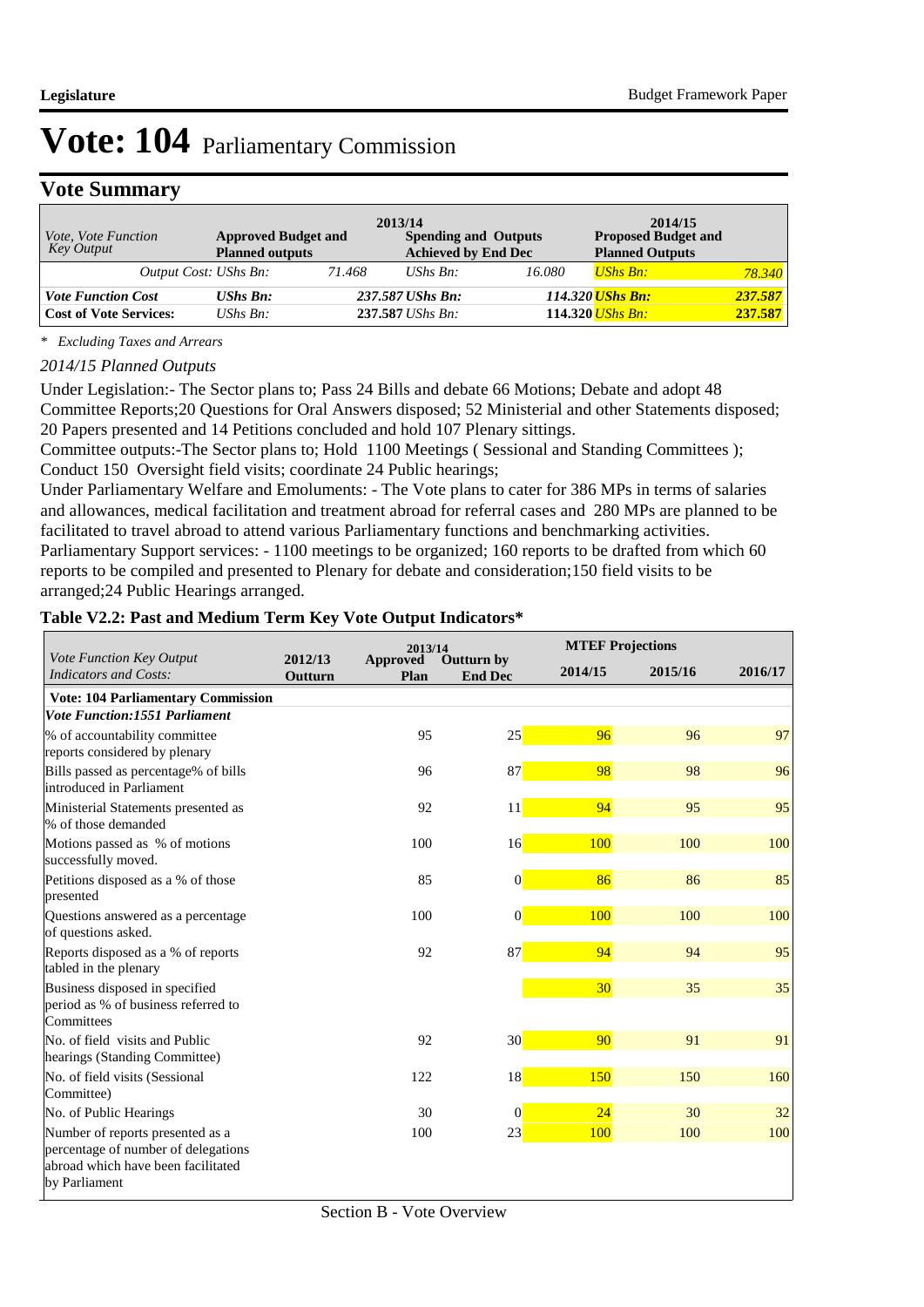## **Vote Summary**

|                                                                                      |                    | 2013/14                 |                                     |                | <b>MTEF Projections</b> |          |  |
|--------------------------------------------------------------------------------------|--------------------|-------------------------|-------------------------------------|----------------|-------------------------|----------|--|
| <i>Vote Function Key Output</i><br><b>Indicators and Costs:</b>                      | 2012/13<br>Outturn | <b>Approved</b><br>Plan | <b>Outturn by</b><br><b>End Dec</b> | 2014/15        | 2015/16                 | 2016/17  |  |
| Number of Sessional Committee<br>Meetings held                                       |                    | 600                     | 100                                 | 1100           | 1120                    | 1300     |  |
| Actual number of outreach<br>programmes held                                         |                    | 4                       | $\Omega$                            | 4              | 5                       | 6        |  |
| Number of capacity building<br>meetings with quorum                                  |                    | 16                      |                                     | 18             | 17                      | 18       |  |
| % of MP's who have accounted for<br>their CDF                                        |                    | $\mathbf{0}$            | 0                                   | $\overline{0}$ | $\Omega$                | $\Omega$ |  |
| No. of Parliamentary outreach<br>programmes                                          |                    | 4                       | $\mathbf{0}$                        | $\overline{4}$ | 5                       | 6        |  |
| Value of financial support for<br>constituency development facilitation<br>(Ushs bn) |                    | $\Omega$                | $\Omega$                            |                | $\Omega$                | $\Omega$ |  |
| <b>Vote Function Cost (UShs bn)</b>                                                  | 231.737            | 237.587                 | 114.320                             | 237.587        | 258.961                 | 275.336  |  |
| <b>Cost of Vote Services (UShs Bn)</b>                                               | 231.737            | 237.587                 | 114.320                             | 237.587        | 258.961                 | 275.336  |  |

#### *Medium Term Plans*

The major plan in the medium term is to expedite the completion of the construction works of the additional floor on top of the East, North and West Blocks. Complete renovation of the Development House, following a decision to stop renting Bauman House and move Members of Parliament and Staff to Development House, Commence construction of the Hall of honour and remodelling the existing Chamber and embark on the construction of the new Chamber, so as to ultimately solve the problem of inadequate Office, Committee and Chamber space for Members of Parliament.

#### **(ii) Efficiency of Vote Budget Allocations**

The Vote plans to ensure that the Parliamentary Calendar is adhered to in handling Parliamentary business; continuously maintain the attendance registers both in Committees and Plenary to assess member participation in all Parliamentary activities this will consequently improve on the poor attendance; ensure that Members strictly follow the Rules of procedure of Parliament ( for example adhering to the 45days for Committees to handle a given Bill) and allocate time to every item on the order paper under the mandate of the Speaker and plans are under way to schedule all oversight field visit to weekends so as to provide more time for committees and Plenary.

#### **Table V2.3: Allocations to Key Sector and Service Delivery Outputs over the Medium Term**

| $-$ , $-$ , $-$ , $-$ , $-$ , $-$ , $-$ , $-$ , $-$ , $-$ , $-$ , $-$ , $-$ , $-$ , $-$ , $-$ , $-$ , $-$ , $-$ , $-$ , $-$ , $-$ , $-$ , $-$ , $-$ , $-$ , $-$ , $-$ , $-$ , $-$ , $-$ , $-$ , $-$ , $-$ , $-$ , $-$ , $-$ , |                           |      |                                 |       |                      |           |                                 |          |
|-------------------------------------------------------------------------------------------------------------------------------------------------------------------------------------------------------------------------------|---------------------------|------|---------------------------------|-------|----------------------|-----------|---------------------------------|----------|
|                                                                                                                                                                                                                               | $(i)$ Allocation (Shs Bn) |      |                                 |       | $(ii)$ % Vote Budget |           |                                 |          |
| <b>Billion Uganda Shillings</b>                                                                                                                                                                                               |                           |      | 2013/14 2014/15 2015/16 2016/17 |       |                      |           | 2013/14 2014/15 2015/16 2016/17 |          |
| <b>Key Sector</b>                                                                                                                                                                                                             | 84.0                      | 90.9 | 106.6                           | 112.9 | 35.4%                | $-38.3\%$ | 41.2%                           | $41.0\%$ |
| Service Delivery                                                                                                                                                                                                              | 12.5                      | 12.5 | 14.1                            | 16.6  | $5.3\%$              | 5.3%      | $5.4\%$                         | $6.0\%$  |

N/A

#### **Table V2.4: Key Unit Costs of Services Provided and Services Funded (Shs '000)**

#### **(iii) Vote Investment Plans**

For the FY 2014/15, only UGX 8.97Bn has allocated for Capital Development activities which include; completion of the construction works on the top floor of the Eastern, Western and Northern blocks; Repair of the plumbing and associated electrical works of the toilets in the Parliamentary Buildings; Carry out renovations of the Development House, acquire and install a security system in the new car park to allow Members fully utilize it.

#### **Table V2.5: Allocations to Capital Investment over the Medium Term**

| $(i)$ Allocation (Shs Bn) | (ii) % Vote Budget |  |
|---------------------------|--------------------|--|
|                           |                    |  |

Section B - Vote Overview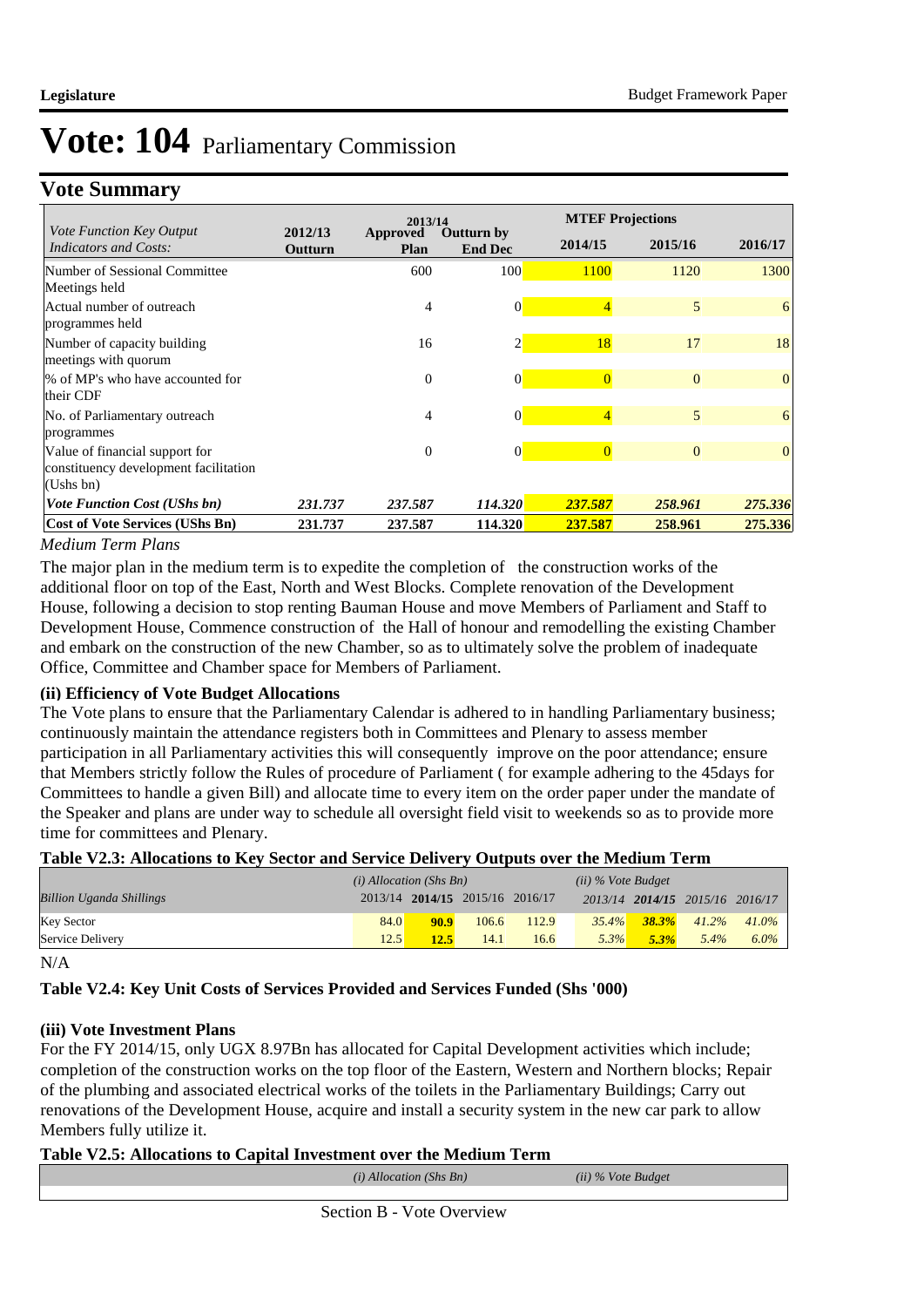## **Vote Summary**

| <b>Billion Uganda Shillings</b>           |       |             | 2013/14 2014/15 2015/16 2016/17 |       |           |           | 2013/14 2014/15 2015/16 2016/17 |           |
|-------------------------------------------|-------|-------------|---------------------------------|-------|-----------|-----------|---------------------------------|-----------|
| Consumption Expendture (Outputs Provided) | 218.2 | 216.6       | 246.1                           | 259.4 | $91.9\%$  | $91.2\%$  | 95.0%                           | 94.2%     |
| Grants and Subsidies (Outputs Funded)     | 10.4  | <b>12.0</b> | 0.0                             | 0.0   | $4.4\%$   | $5.1\%$   | $0.0\%$                         | $0.0\%$   |
| Investment (Capital Purchases)            | 9.0   | 9.0         | 12.9                            | 15.9  | 3.8%      | 3.8%      | $5.0\%$                         | 5.8%      |
| <b>Grand Total</b>                        | 237.6 | 237.6       | 259.0                           | 275.3 | $100.0\%$ | $100.0\%$ | $100.0\%$                       | $100.0\%$ |

Under Non- residential buildings, the main capital purchases the sector plans to acquire include; procurement of the underground car park security system, make a final payment for the underground multilevel car park on expiry of the defect liability period; complete Emergency works on additional floor on the Eastern, Western and Northern blocks; Renovation of the Plumbing System and Electro – Mechanical works in the toilets of Parliamentary Buildings and also renovation of Development House to accommodate Members and Staff of Parliament so that renting of Bauman House ceases.

#### **Table V2.6: Major Capital Investments**

| <b>Project, Programme</b>                                                                   | 2013/14                                                                                                                                                                                                                                                                            | 2014/15                                                                                                                                                                                                                                                                                                                                                                                                             |                                                                                                                                                                                                                                                                                 |
|---------------------------------------------------------------------------------------------|------------------------------------------------------------------------------------------------------------------------------------------------------------------------------------------------------------------------------------------------------------------------------------|---------------------------------------------------------------------------------------------------------------------------------------------------------------------------------------------------------------------------------------------------------------------------------------------------------------------------------------------------------------------------------------------------------------------|---------------------------------------------------------------------------------------------------------------------------------------------------------------------------------------------------------------------------------------------------------------------------------|
| <b>Vote Function Output</b><br><b>UShs Thousand</b>                                         | <b>Approved Budget, Planned</b><br><b>Outputs (Quantity and Location)</b>                                                                                                                                                                                                          | <b>Actual Expenditure and</b><br><b>Outputs by September</b><br>(Quantity and Location)                                                                                                                                                                                                                                                                                                                             | <b>Proposed Budget, Planned</b><br><b>Outputs (Quantity and Location)</b>                                                                                                                                                                                                       |
| <b>Project 0355 Rehabilitation of Parliament</b>                                            |                                                                                                                                                                                                                                                                                    |                                                                                                                                                                                                                                                                                                                                                                                                                     |                                                                                                                                                                                                                                                                                 |
| 155172 Government<br><b>Buildings and</b><br><b>Administrative</b><br><b>Infrastructure</b> | Carry out emergency repair of<br>the roof of the Parliamentary<br>Building,<br>Complete rennovation of the<br>Development House following a<br>decision to stop renting Bauman<br>House and Move MPs and Staff<br>to Development House<br>State of the art plumbing<br>completed a | The civil works on the mult-<br>level car park are estimated<br>at97%, where as progress on<br>the elctro works is 100% giving<br>overall estimated progress at<br>97%<br>The above progres gives rise to<br>acumulative expenditure of<br>about 30bn.<br><b>Rhabilition of Parliament</b><br>plumbing and associated civil<br>works and electrical works is on-<br>going with estimated overall<br>progress at 63% | Carry out construction works on<br>the top roof of the Eastern,<br>Northern and Western wings of<br>the Parliamentary Building,<br>Complete renovation of the<br>Development House following a<br>decision to stop renting Bauman<br>House and Move MPs to<br>Development House |
| <b>Total</b>                                                                                | 8,966,232                                                                                                                                                                                                                                                                          | 749,426                                                                                                                                                                                                                                                                                                                                                                                                             | 8,966,232                                                                                                                                                                                                                                                                       |
| <b>GoU</b> Development                                                                      | 8,966,232                                                                                                                                                                                                                                                                          | 749,426                                                                                                                                                                                                                                                                                                                                                                                                             | 8,966,232                                                                                                                                                                                                                                                                       |
| <b>External Financing</b>                                                                   | 0                                                                                                                                                                                                                                                                                  | 0                                                                                                                                                                                                                                                                                                                                                                                                                   | 0                                                                                                                                                                                                                                                                               |

#### **(iv) Vote Actions to improve Priority Sector Outomes**

The vote plans to ensure that the Parliamentary calendar is adhered as it gives a basis for setting the agenda to all Parliamentary business. As emphasized by the Speaker, Parliament also intends to enforce the 45 days rule of handling business allocated to committees in addition to allocation of time on every item on the order paper to effectively manage the business in Plenary.

It is evident that availability of parking and office space for MPs significantly improves attendance of Members in Committees and plenary thus overall performance improves. This will be achieved upon completion of the on-going development projects for which Parliament plans to place more emphasis during the FY 2014/15

#### **Table V2.7: Priority Vote Actions to Improve Sector Performance**

| 2013/14 Planned Actions:       | 2013/14 Actions by Sept:                                      | 2014/15 Planned Actions:                                                                           | <b>MT Strategy:</b> |  |  |  |  |
|--------------------------------|---------------------------------------------------------------|----------------------------------------------------------------------------------------------------|---------------------|--|--|--|--|
|                                | Sector Outcome 1: Increased efficiency in passing legislation |                                                                                                    |                     |  |  |  |  |
| Vote Function: 1551 Parliament |                                                               |                                                                                                    |                     |  |  |  |  |
| VF Performance Issue:          | Parliament.                                                   | Inadequate Chamber, Office and Committee space and operational facilities for Members and Staff of |                     |  |  |  |  |
|                                |                                                               | <b>Expedite works on the roofing</b> To complete construction of                                   |                     |  |  |  |  |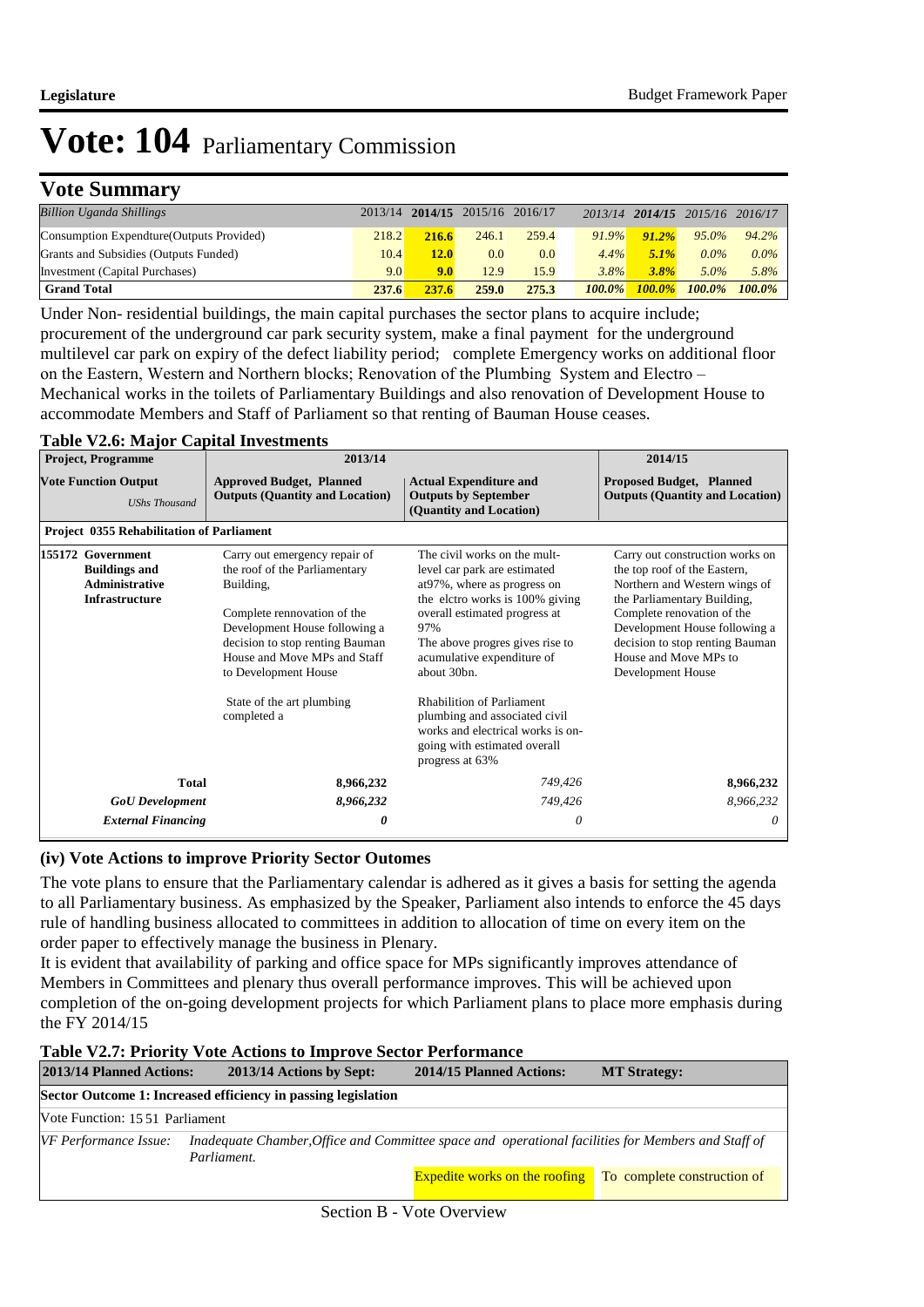|  | <b>Vote Summary</b> |  |
|--|---------------------|--|
|--|---------------------|--|

| 2013/14 Planned Actions:                                                                                                                                               | 2013/14 Actions by Sept:                                                                            | 2014/15 Planned Actions:                                                                                                                                                                                                       | <b>MT</b> Strategy:                                                                                                                                                                                                                                    |
|------------------------------------------------------------------------------------------------------------------------------------------------------------------------|-----------------------------------------------------------------------------------------------------|--------------------------------------------------------------------------------------------------------------------------------------------------------------------------------------------------------------------------------|--------------------------------------------------------------------------------------------------------------------------------------------------------------------------------------------------------------------------------------------------------|
|                                                                                                                                                                        |                                                                                                     | an additional floor in the<br><b>Eastern, Northern and Western</b><br>wings of the Parliamentary<br><b>Buildings and renovation of</b><br><b>Development House to</b><br>accommodate Members and<br><b>Staff of Parliament</b> | the additional floor on top of<br>the East Block. To furnish<br>offices with adquate office<br>equipment/tools to ensure that<br>the MPs have sufficirent<br>infrastructure to execute their<br>Parliamentary roles. Start the<br>New Chamber project. |
|                                                                                                                                                                        |                                                                                                     | Sector Outcome 2: Effective representation of peoples views in formulation of legislation and policy.                                                                                                                          |                                                                                                                                                                                                                                                        |
| Vote Function: 15 51 Parliament                                                                                                                                        |                                                                                                     |                                                                                                                                                                                                                                |                                                                                                                                                                                                                                                        |
| VF Performance Issue:                                                                                                                                                  |                                                                                                     | Participation, attendance in Plenary, Committee meetings and other Parliamentary activities improved                                                                                                                           |                                                                                                                                                                                                                                                        |
|                                                                                                                                                                        |                                                                                                     | <b>Ensure that the Parliamentary</b><br>Calender for given session of<br><b>Parliament is adhered to so as</b><br>make optimal use of the<br>available time for legislation                                                    | Sensitise members on the need<br>to attend Parliamentary<br>business (Plenary and<br>Committees ) to improve<br>legisltion drafting                                                                                                                    |
|                                                                                                                                                                        | Sector Outcome 3: The oversight role of Parliament Strengthened                                     |                                                                                                                                                                                                                                |                                                                                                                                                                                                                                                        |
| Vote Function: 15.51 Parliament                                                                                                                                        |                                                                                                     |                                                                                                                                                                                                                                |                                                                                                                                                                                                                                                        |
| VF Performance Issue:                                                                                                                                                  | enactment of laws.                                                                                  | Inadequate oversight role of Parliament and benchmarking best practices which may lead to delays in                                                                                                                            |                                                                                                                                                                                                                                                        |
| To speed up on the Plenary<br>business in the House by<br>allocating time on each item<br>on the order paper so as to<br>handle a lot of business<br>beforeParliament. | Allocation of time on the<br>Plenary business outlined on<br>te order paper has been<br>implemented | <b>Speed up the Committee</b><br>business including the<br>oversight function and other<br><b>Parliamentary business by</b><br>sticking to the 45 days rule<br>stated in the Rules of<br>Procedure                             | <b>Engage more Donor Partners</b><br>to, Facilitate CSOs, academia<br>and other stakeholders to<br>interact with Committees to<br>fully exercise constitutional<br>responsibilities/ mandate to<br>ultimately provide improved<br>governance.          |

## *V3 Proposed Budget Allocations for 2014/15 and the Medium Term*

*This section sets out the proposed vote budget allocations for 2014/15 and the medium term, including major areas of expenditures and any notable changes in allocations.* 

#### **Table V3.1: Past Outturns and Medium Term Projections by Vote Function\***

|                                           |                           | 2013/14                |                                    | <b>MTEF Budget Projections</b> |         |         |
|-------------------------------------------|---------------------------|------------------------|------------------------------------|--------------------------------|---------|---------|
|                                           | 2012/13<br><b>Outturn</b> | Appr.<br><b>Budget</b> | <b>Spent by</b><br><b>End Sept</b> | 2014/15                        | 2015/16 | 2016/17 |
| <b>Vote: 104 Parliamentary Commission</b> |                           |                        |                                    |                                |         |         |
| 1551 Parliament                           | 231.737                   | 237.587                | 54.316                             | 237.587                        | 258.961 | 275.336 |
| <b>Total for Vote:</b>                    | 231.737                   | 237.587                | 54.316                             | 237.587                        | 258.961 | 275.336 |

#### **(i) The Total Budget over the Medium Term**

The Ministry of Finance, Planning and Economic Development allocated to the Parliamentary Commission for the FY 2014/15; UGX.19.67Bn, UGX.208.947Bn and UGX.8.97Bn for wage, Non-wage and GoU Development respectively. Over the medium term, the vote has been allocated a total budget of UGX.19.67Bn, UGX.227.75Bn,UGX.8.90;UGX.24.68,UGX.231.17Bn,UGX.10.83Bn;UGX.32.65Bn, UGX.319.01Bn,UGX.12.07Bn; UGX. for FY2014/15; 2015/16;2016/17 and 2017/18 respectively.33.51Bn, UGX.325.39Bn and UGX. 12.32Bn for wage, non-wage and development during the FY 2015/16, FY2016/17, YF2017/18 and 2018/19 respectively.

#### **(ii) The major expenditure allocations in the Vote for 2014/15**

The largest portion of the recurrent budget of the Parliamentary Commission is applied on the salary,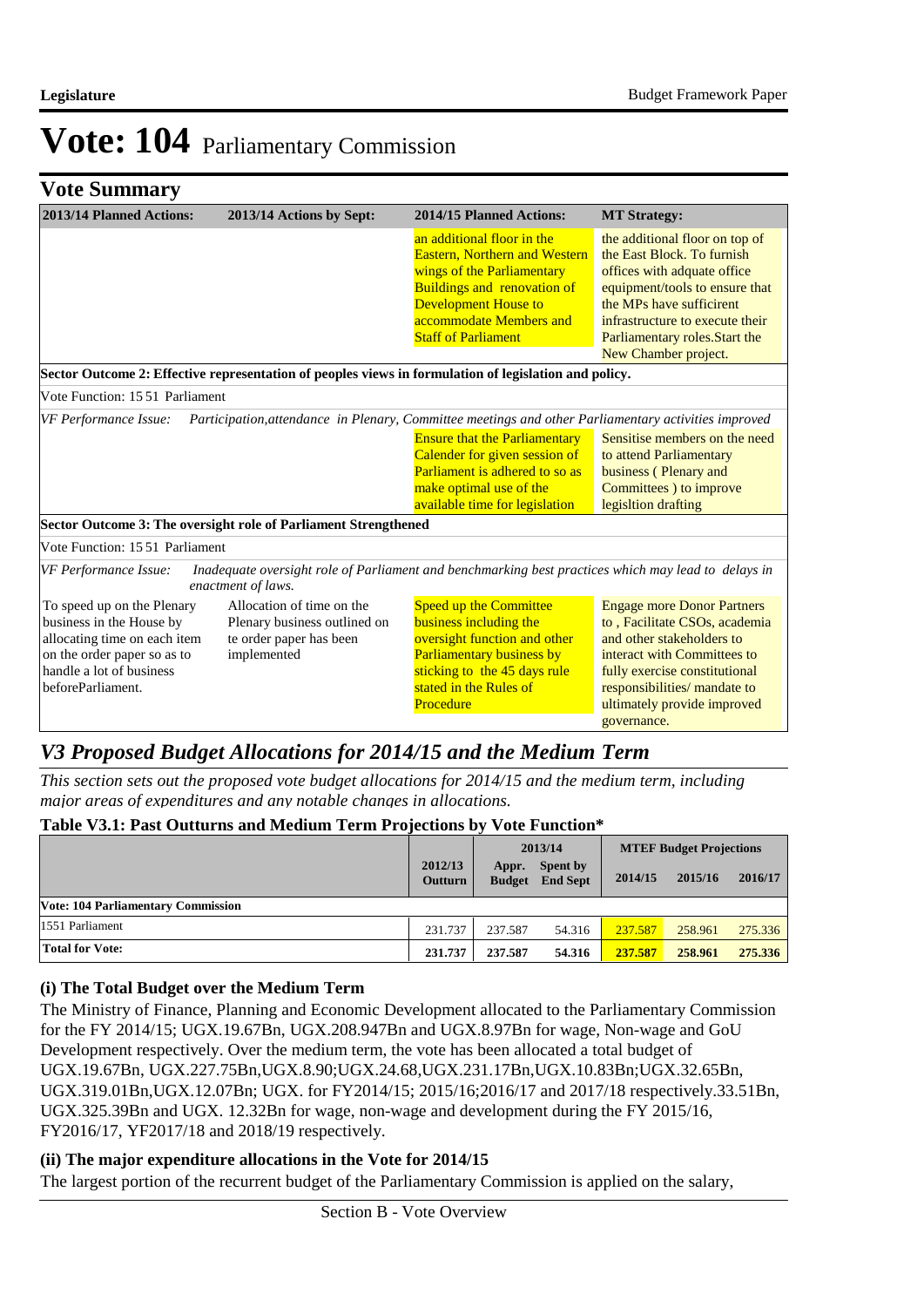### **Vote Summary**

allowances, medical cover, travel abroad, and committee work for members of Parliament. These activities take 71.05% of the recurrent budget allocation; plus expenditure on the Staff of the Service, namely, salary and allowances, medical cover, training and also payment for utilities like water, electricity and telecommunication.

Additionally, 19.02% of the recurrent budget is planned to caters for pension contributions for both Members of Parliament and staff ; subscriptions to the East African Legislative Assembly ( EALA ), subscription to International Parliamentary Associations ( like IPU, African Parliamentary Union, CPA, CPA Africa Region, Society of Clerks, Parliamentary Union on OIC among others); 3.11% is allocated to the offices of the Speaker, Deputy Speaker, Parliamentary Commission Secretariat and the Leader of the Opposition and the remaining 6% is for remaining Parliamentary Support Programmes.

#### **(iii) The major planned changes in resource allocations within the Vote for 2014/15**

The planned changes in resource allocation for the FY 2014/15 are shown in both Recurrent and Development budget. The changes in the recurrent budget arise from the planned increase in the wage budget for the Members of Parliament. The increment is partially funded by a reduction in the allowances originally paid to MPs as subsistence allowance under the non-wage allocation. Consequently, this increment has an impact on the non-wage budget where the 30% government contribution to the pension scheme is captured.

Therefore, the recurrent budget will mainly be expended on allowances and Salaries for Members of Parliament, Committee oversight activities, Travel Abroad, Government contribution to the Pension scheme, Rent for Bauman House and Government Contribution to EALA.

There is also a noticeable increase in the development budget, firstly due to the urgent need to acquire and install a security system for the underground car park to make it very secure for MPs since its occupancy was halted for lack of a modern security system.

Secondly, a Contractor is working on building and roofing an additional floor in the Eastern, Northern and Western wings of the Parliamentary Buildings, and also Renovation of the Plumbing System and Electro – Mechanical works in the toilets of Parliamentary Buildings is on-going and contract has been awarded for renovation of Development House to accommodate Members and Staff of Parliament so that renting of Bauman House ceases All these projects justisfy the increase in the development budget for the FY 2014/15

| <b>Changes in Budget Allocations and Outputs from 2013/14 Planned Levels:</b><br><b>Justification for proposed Changes in</b>                                                                    |                                                                                        |                                                                |                                |                                                                                                                                                                                                       |  |  |  |
|--------------------------------------------------------------------------------------------------------------------------------------------------------------------------------------------------|----------------------------------------------------------------------------------------|----------------------------------------------------------------|--------------------------------|-------------------------------------------------------------------------------------------------------------------------------------------------------------------------------------------------------|--|--|--|
| 2014/15                                                                                                                                                                                          |                                                                                        | 2015/16                                                        | 2016/17                        | <b>Expenditure and Outputs</b>                                                                                                                                                                        |  |  |  |
| Vote Function: 1504 Parliament                                                                                                                                                                   |                                                                                        |                                                                |                                |                                                                                                                                                                                                       |  |  |  |
| Output:                                                                                                                                                                                          | 1551 04 Parliamentarian Welfare and Emoluments                                         |                                                                |                                |                                                                                                                                                                                                       |  |  |  |
| UShs Bn:                                                                                                                                                                                         | -8.542 UShs Bn:                                                                        | 5.245 UShs Bn:                                                 |                                | 12.245 Ehnaced Members Salary.                                                                                                                                                                        |  |  |  |
| To meet the wage and To meet the wage and To meet the wage and                                                                                                                                   |                                                                                        |                                                                |                                |                                                                                                                                                                                                       |  |  |  |
| emoluments of Members for emoluments of Members for emoluments of Members for<br>FY 2014/15                                                                                                      | FY 2015/16                                                                             | FY 2015/16                                                     |                                |                                                                                                                                                                                                       |  |  |  |
| Output:                                                                                                                                                                                          | 1551 05 Parliament Support Services                                                    |                                                                |                                |                                                                                                                                                                                                       |  |  |  |
| <b>UShs Bn:</b><br>More Outreach programmes More Outreach and<br>to be conducted and<br>publications made in<br><b>Service Service</b><br>addition to reports from<br>trips undertaken abroad by | $6.872$ UShs Bn:<br>Benchmarking programmes Benchmarking programmes<br>to be conducted | <b>20.990 UShs Bn:</b><br>More Outreach and<br>to be conducted |                                | 24.855 The above activities (<br>Benchmarking, Participation in<br>International Parliamentary Fora ) are<br>undertaken by to enable Members<br>enhance on legislation especially for<br>complex laws |  |  |  |
| <b>MPs</b>                                                                                                                                                                                       |                                                                                        |                                                                |                                |                                                                                                                                                                                                       |  |  |  |
| Output:                                                                                                                                                                                          | 1551 51 Contribution to other Organizations                                            |                                                                |                                |                                                                                                                                                                                                       |  |  |  |
| <b>UShs Bn:</b><br>This item handles<br><b>Government contribution to</b> Government contribution to Government contribution to<br><b>EALA</b> like other Partner                                | 1.671 UShs Bn:<br>his item handles<br><b>EALA</b> like other Partner                   | -10.372 UShs Bn:<br>his item handles                           | <b>EALA</b> like other Partner | -10.372 The Changes under this output arise<br>from the amounts agreed annually by the<br>Partner States and exchange rate<br>variations                                                              |  |  |  |
| <b>States</b>                                                                                                                                                                                    | <b>States</b>                                                                          | <b>States</b>                                                  |                                |                                                                                                                                                                                                       |  |  |  |

#### **Table V3.2: Key Changes in Vote Resource Allocation**

Section B - Vote Overview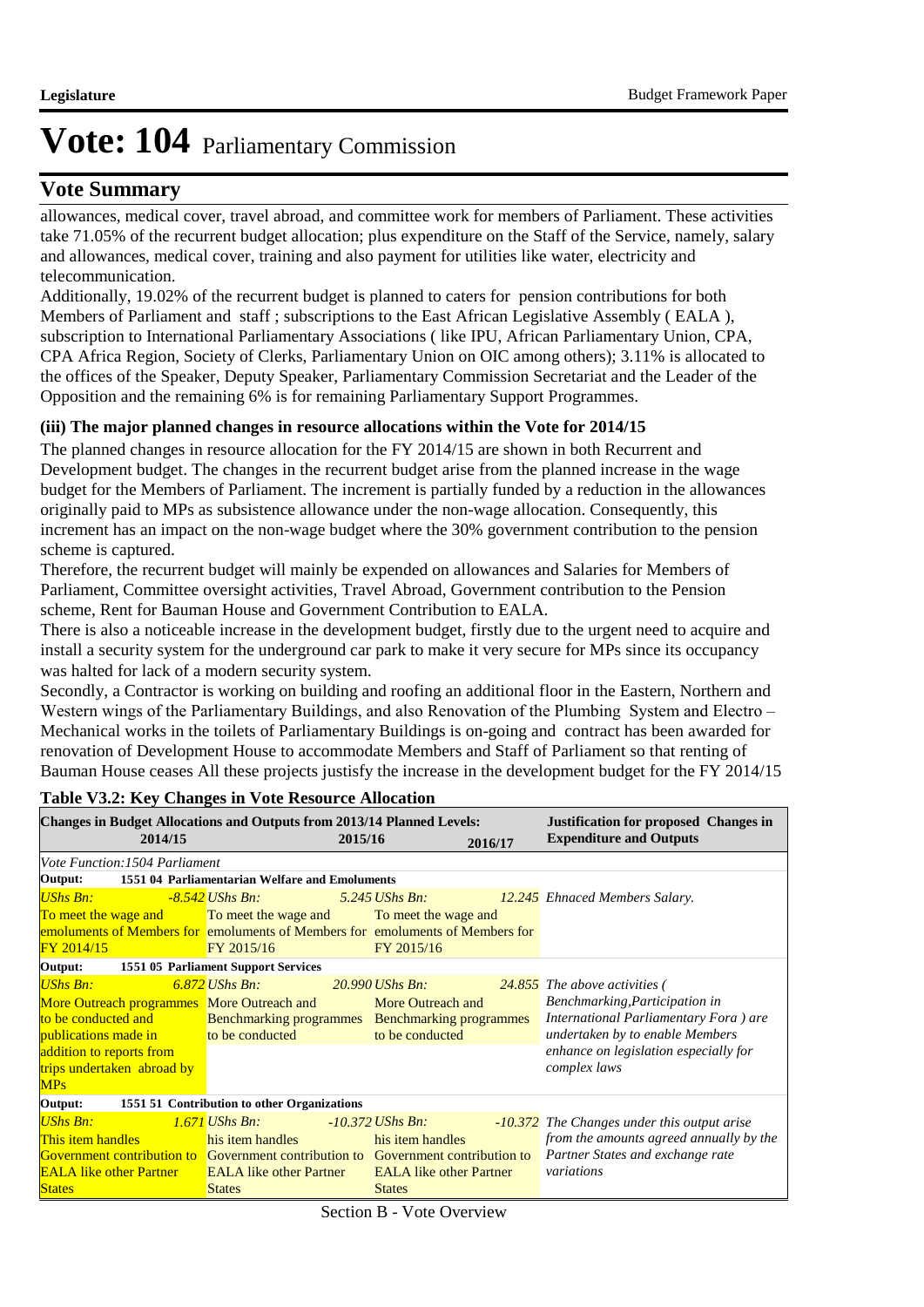### **Vote Summary**

## *V4: Vote Challenges for 2014/15 and the Medium Term*

*This section sets out the major challenges the vote faces in 2014/15 and the medium term which the vote has been unable to address in its spending plans.*

Following the completion of the Multi-level car park to avail Members of Parliament with adequate parking space, Parliament embarked on the construction and roofing of an additional floor on top of the Eastern, Northern and Western Blocks of the Parliamentary Building with the major aim of securing more office and Committee space which is still a major challenge to the sector as it impacts on Members participation in various Parliamentary activities both in Plenary and Committees and consequently affects over all sector performance .

To further increase on office space, a contract has been awarded for renovation of Development House to accommodate Members and staff of Parliament so that renting of Bauman House ceases and cut expenditure on rent.

The MTEF ceiling for FY 2014/15 is UGX.237.59Bn, of which UGX.19.67Bn is for Wage, UGX.208.95Bn is for Non-wage and UGX.8.97Bn is for GoU Development.

However, by comparing the above allocation and the approved Parliamentary Commission budget based on planned outputs for the FY 2014/15, it creates a funding gap of UGX. 43.067Bn; UGX.21.025Bn and UGX. 46.431on wage, non wage and GoU development respectively.

The increment in the wage budget arose from the planned consolidation of the salaries for Members of Parliament. This increment is partially funded by the amount of subsistence allowance formally paid members from the non-wage budget.

The funding gap under the non-wage allocation is explained by an increase in 30% Government contribution to the Members pension scheme as a result of consolidation of Members Salaries; increase in allowances for the recently promoted staff and the planned external recruitment of additional staff which exercise is ongoing and the increase in Members foreign trips resulting into increase on travel abroad expenditure.

Finally, the un-funded activities under the development Budget are so crucial and they include the following: Planned acquisition of the new car park security system since its use was halted pending installation of the security system in view of the current security threat the country is experiencing. In addition the above gap is justified by the need to fund the ongoing projects which include renovation of the plumbing system and electrical works in the Toilets of the Parliamentary Buildings with estimated progress at 66%.

Secondly, works on the construction and roofing of an additional floor on top the Eastern, Northern and Western Wings of Parliamentary Building commenced and work progressing on well and finally contract has been awarded for renovation of Development House to accommodate Members and Staff of Parliament so that renting of Bauman House ceases.

It's on this basis that the sector requests for an allocation of additional budget in order to carry on the above projects.

#### **Table V4.1: Additional Output Funding Requests**

| <b>Additional Requirements for Funding and</b><br><b>Outputs in 2014/15:</b>                                                                                            | <b>Justification of Requirement for</b><br><b>Additional Outputs and Funding</b>                                                                                                                                                       |  |  |
|-------------------------------------------------------------------------------------------------------------------------------------------------------------------------|----------------------------------------------------------------------------------------------------------------------------------------------------------------------------------------------------------------------------------------|--|--|
| <i>Vote Function:1504 Parliament</i>                                                                                                                                    |                                                                                                                                                                                                                                        |  |  |
| 1551 04 Parliamentarian Welfare and Emoluments<br>Output:                                                                                                               |                                                                                                                                                                                                                                        |  |  |
| <b>UShs Bn:</b><br>64.092<br>Increased salaries for members of Parliament and an<br>increase in 30% Government contribution to members<br>pension scheme under non-wage | The unfunded amount is inteded to cater of increased salaries for<br>members of Parliament as aresult of consolidation of salary; and<br>a further increase in 30% Government contribution to members<br>pension scheme under non-wage |  |  |
| 1551 77 Purchase of Specialised Machinery & Equipment<br>Output:                                                                                                        |                                                                                                                                                                                                                                        |  |  |
| UShs Bn:<br>35.580<br><b>Purchase of security System</b>                                                                                                                | Planned acquisition of the Security system for the Underground<br>car park and the Parliamentary Buildings                                                                                                                             |  |  |